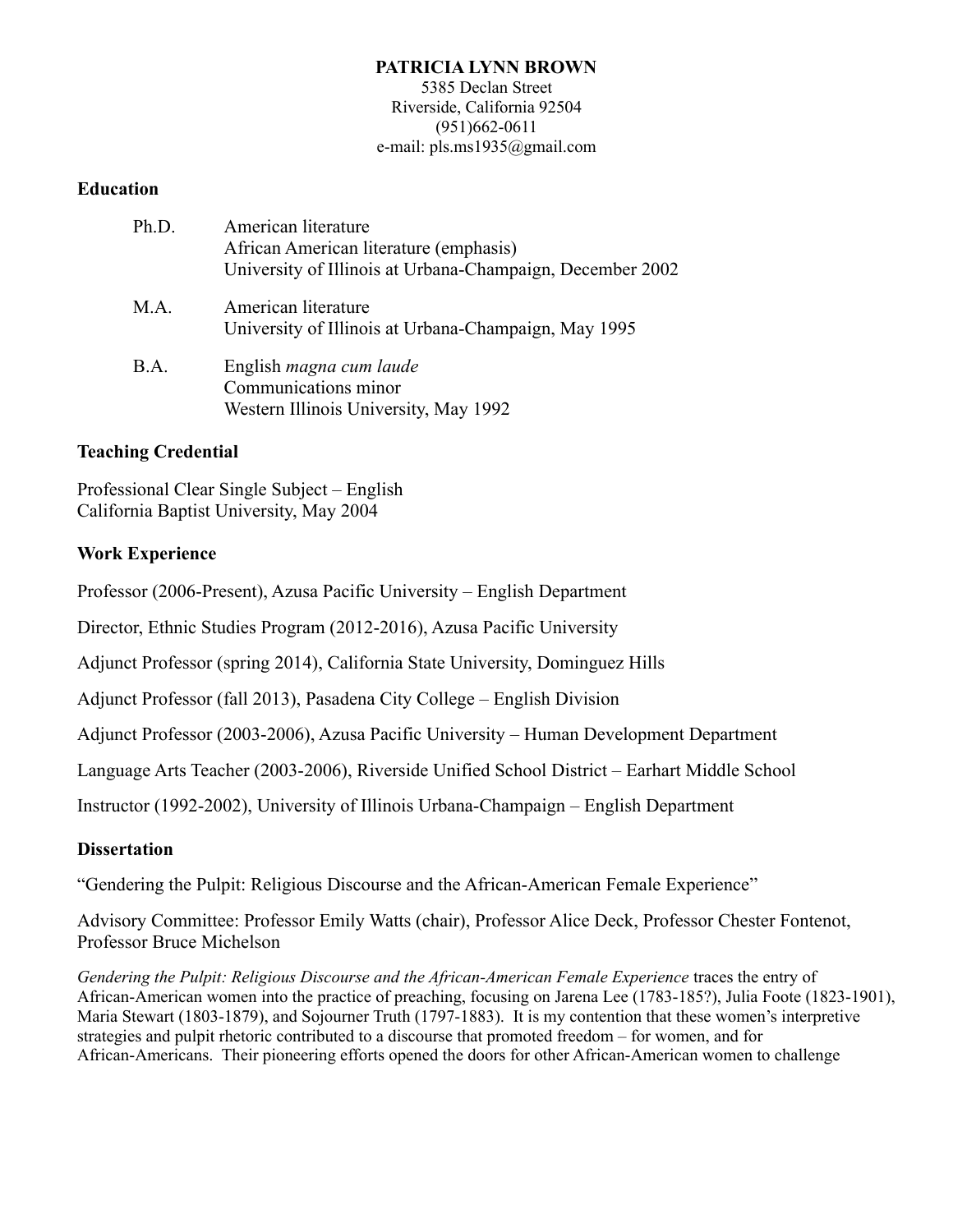conventional theories of religion and spirituality. Secondly, this study traces the continued pattern of African-American women renegotiating religious discourse. Twentieth century writers, Zora Neale Hurston and Alice Walker, continued the legacy, in their fiction, of reshaping and expanding the boundaries of religious discourse for African-American women as their position in American culture changed. They can be considered the literary daughters of Lee, Foote, Stewart, and Truth since they work within the same rhetorical framework of self-empowerment.

# **Teaching Experience**

American Ethnic Literature, 2014-Present Literary Movements (Harlem Renaissance), 2014-Present Significant Authors (Toni Morrison), 2013-Present American Literature (since 1865), 2011-Present American Literature (beginning to 1865), 2009-Present The African American Experience 2009-Present African American Literature 2006-Present Introduction to Literature 2006-Present Freshmen Writing Seminar 2006-Present Composition: Theory and Practice 2003-2013 Language Arts (middle school) 2003-2006 Children's Literature 2003 Language Principles and Processes 2003 Introduction to African-American Literature, Part I, Spring 2002 Introduction to African-American Literature, Part II, Fall 2001 Introduction to American Literature, Spring 2001, Fall 2000 Introduction to Fiction, Fall 1999, Spring 1998 English (Upward Bound College Prep Academy), Summer 1996-2000 Reading (Upward Bound College Prep Academy), Summer 1996-2000 English (Principal's Scholars Program), Fall 1994 Composition (UIUC Bridge/Transition Program), Summer 1993 Rhetoric, 1992-2000

Teaching Assistant Introduction to African-American Literature, Part I, Fall 1993, '96, '97 Introduction to African-American Literature, Part II, Spring 1997, '99, '01

# **Honors, Organizations, Fellowships**

Alice Watkins Diversity Award recipient, 2020 SURE Grant recipient (APU), 2016 Nominee for the Alice Watkins Diversity Award (APU), 2011, 2014, 2015 Sigma Tau Delta English Honor Society, 2009 Illinois Consortium Equal Opportunity Program Fellowship (UIUC), 1994-98 Nominee for Outstanding Teaching Award (UIUC), 1995 Incomplete List of Excellent Teachers (UIUC), 1992, 1996, 1998 Phi Kappa Phi Honor Society, 1991 All American Scholar Collegiate Award, 1990 Ambassador for Diversity (WIU), 1990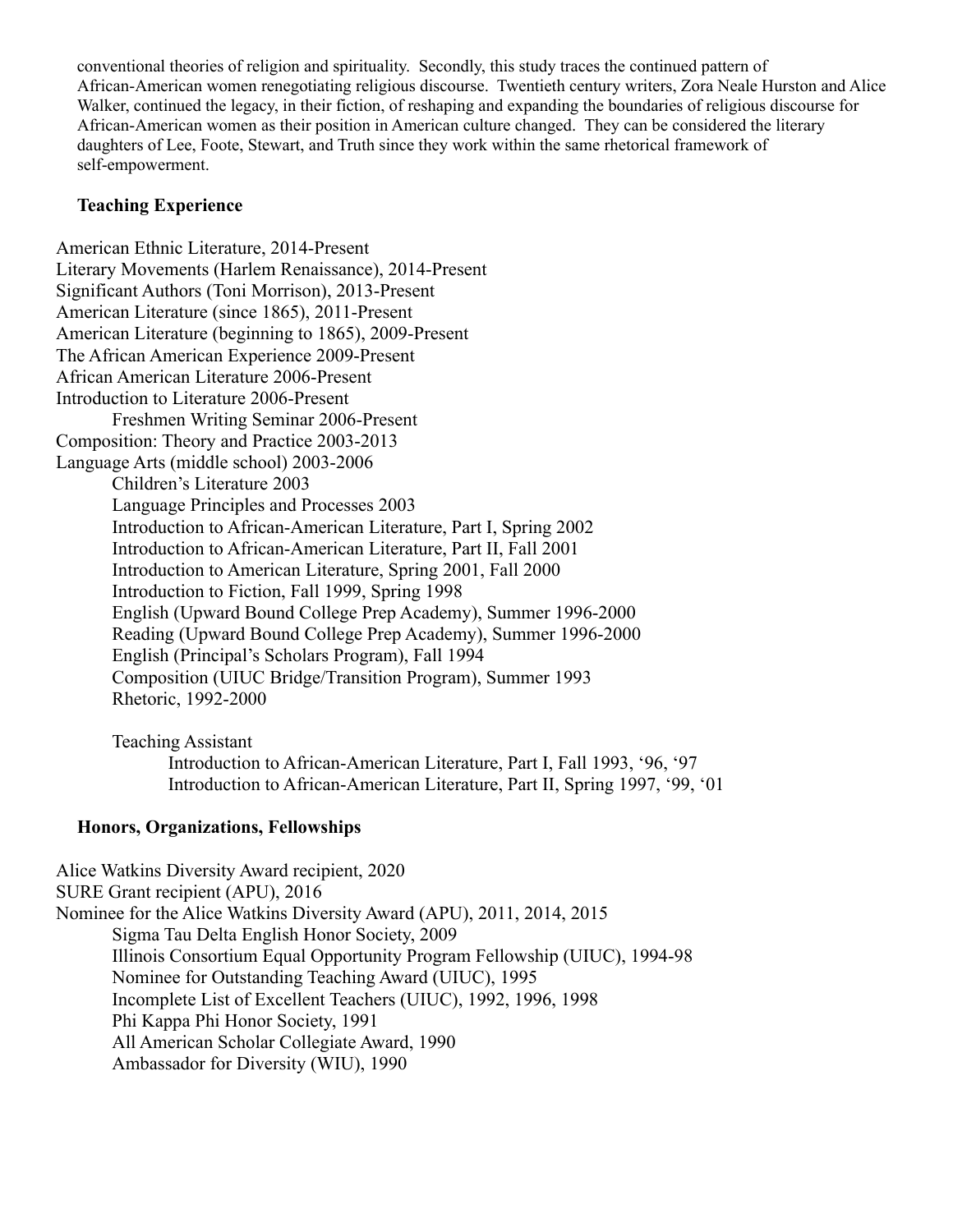#### **Publications**

**"**What's Love Got To Do With It?: Christianity, Africanism, and Privilege Marilynne Robinson's *Jack.*" *Christianity and Literature* Ed. Mark Eaton 2022 vol. issue page

"Gendering the Pulpit: Introduction to Jarena Lee's Autobiography." *Learning the Good Life: Wisdom from the Great Hearts and Minds That Came Before*. Eds. Jessica Wilson and Jacob Stratman. Michigan: Zondervan Academics, 2022, 183-187.

"Reimagining the Diaspora: Literature of the Harlem Renaissance." *Africana World in Perspective: An Introduction to Africa and the African Diaspora*, 1<sup>st</sup> edition. Ed. Michael Mewenda Kithinji. Iowa: Kendall Hunt Publishing Company, 2020, 275-298.

"Marilynne Robinson and the African American Experience." *Balm in Gilead*. Eds. Timothy Larsen and Keith L. Johnson. Illinois: InterVarsity Press. 2019. 100-121.

"Harriet Tubman will be singing a clear note on our currency." Los Angeles Daily News. April 28, 2016.

"Rendering the African-American Woman's God Through *The Color Purple*." *Alice Walker's The Color Purple*. Ed. Kheven LaGrone. New York: Rodopi Press, 2009. 61-76.

#### **Conference Papers**

"Decolonizing Syllabi: Selecting and Teaching Diverse Texts" Conference on Christianity and Literature in LaMirada, California, April 2022.

"The Blacker the Berry: Essence of the Harlem Renaissance." Keynote speaker for the Harlem Renaissance Library Exhibit (rare collections) at Azusa Pacific University, February 2020.

"The Problem with a White Male God in Alice Walker's The Color Purple." Harvard Theology Conference in Cambridge, Massachusetts, April 2019.

"Marilynne Robinson and the African American Experience." Wheaton Theology Conference, Wheaton, Illinois, April 2018.

"Moral Boundaries of Motherhood: A Case for Margaret Garner." Conference on Christianity and Literature in San Diego, California, May 2017.

"The Precarious Burden of Margaret Garner." National Association of African American Studies National Conference in Dallas, Texas, February 2017.

"Journey to Sankofa," scriptwriter and director. <https://www.youtube.com/watch?v=wrHs1dBTrmA&t=98s>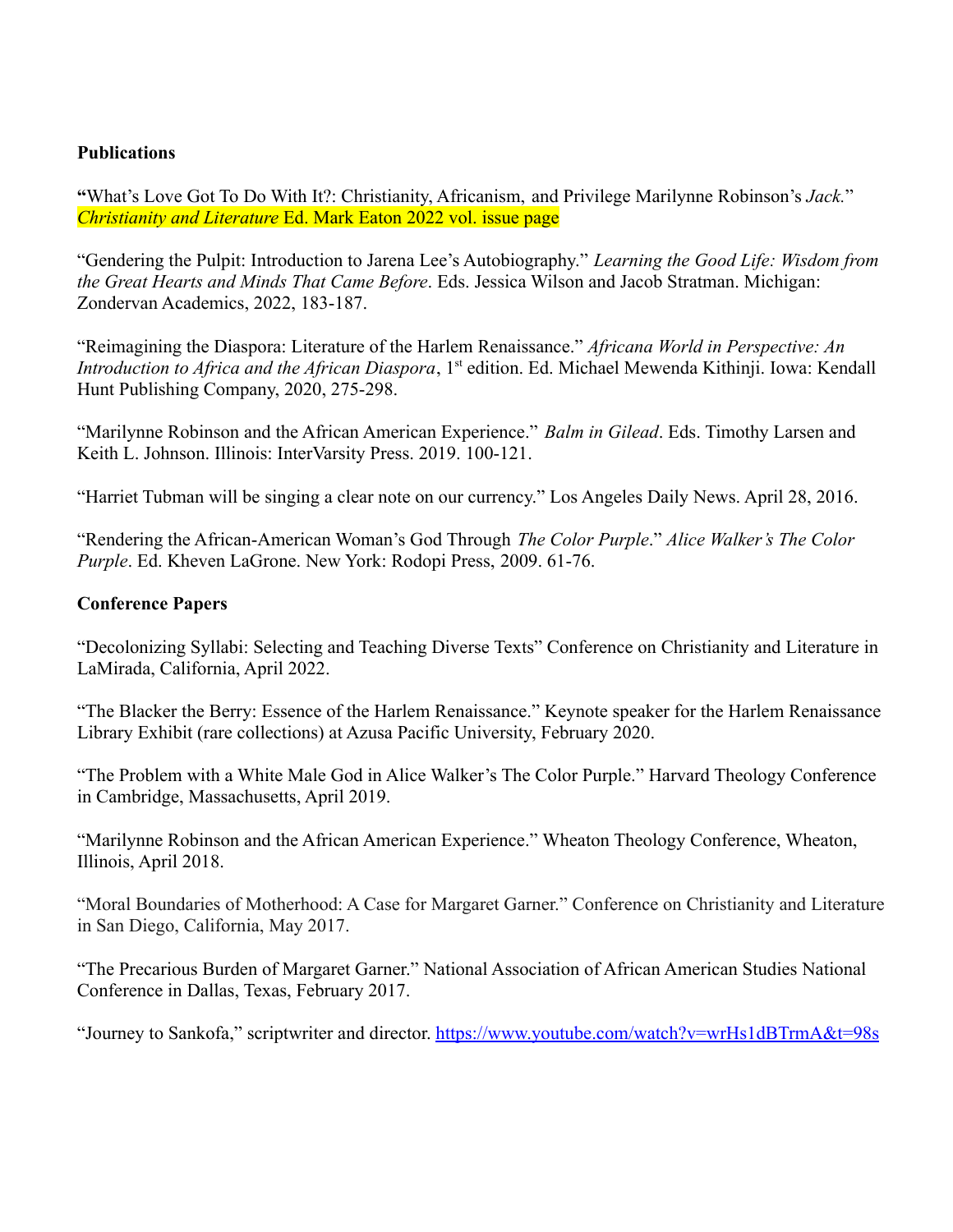"Art or Propaganda: the Use of Words During the Harlem Renaissance." Conference on Christianity and Literature in Riverside, California, May 2016.

"Toni Morrison's *Beloved*: the Spiritual (In)effectiveness of the Film and Novel." Conference on Christianity and Literature in Seattle, Washington, May 2015.

"Toni Morrison's Fiction: Effortless Transitions Between the Secular and Sacred." Conference on Christianity and Literature in Santa Barbara, California, May 2014.

"Belief and Unbelief: In Search of Christianity During the Black Arts Movement." National Association of African American Studies National Conference in Baton Rouge, Louisiana, February 2013.

"BAM! What Happen to Christian Belief During the Black Arts Movement?" Conference on Christianity and Literature in Seattle, Washington, May 2012.

"Choosing the Better: The Dichotomy of a Martha and Mary Spirit." Common Day of Learning, Azusa Pacific University, Azusa, California, March 2012.

"Surrendering to the Air: Milkman's Journey and the Motif of Flight in Toni Morrison's *Song of Solomon*." Conference on Christianity and Literature in Costa Mesa, California, May 2011.

"Power From on High: Pioneering Female Preacher Jarena Lee." National Association of African American Studies National Conference in Baton Rouge, Louisiana, February 2011.

"Sold! To the Highest Bidder: The Precarious Condition of the Slave Family." Conference on Christianity and Literature in Riverside, California, March 2010.

"Her Sermon, Her Life: Religious Discourse in *Their Eyes Were Watching God*." National Association of African American Studies National Conference in Baton Rouge, Louisiana, February 2009.

"An Analysis of Black Dialect in Hurston's Fiction as a Form of Realism." American Literature Association Ninth Annual Conference in San Diego, California, May 1998.

"'God Ain't a He or a She, But a It': The Redefining of Religion As a Tool of Empowerment for Alice Walker's Celie in *The Color Purple*." National Association of African American Studies National Conference in Houston, Texas, February 1998.

"Bakhtin's 'double-voice' and DuBois' 'double-consciousness' in Dorothy West's *The Living Is Easy* and *The Wedding*." American Literature Association Symposium on African-American Literature in San Jose del Cabo, Mexico, November 1997.

"The Bible as an Abolitionist Tool; Samuel Sewall's The Selling of Joseph." Rock Mountain Modern Language Association in Spokane, Washington, October 1995.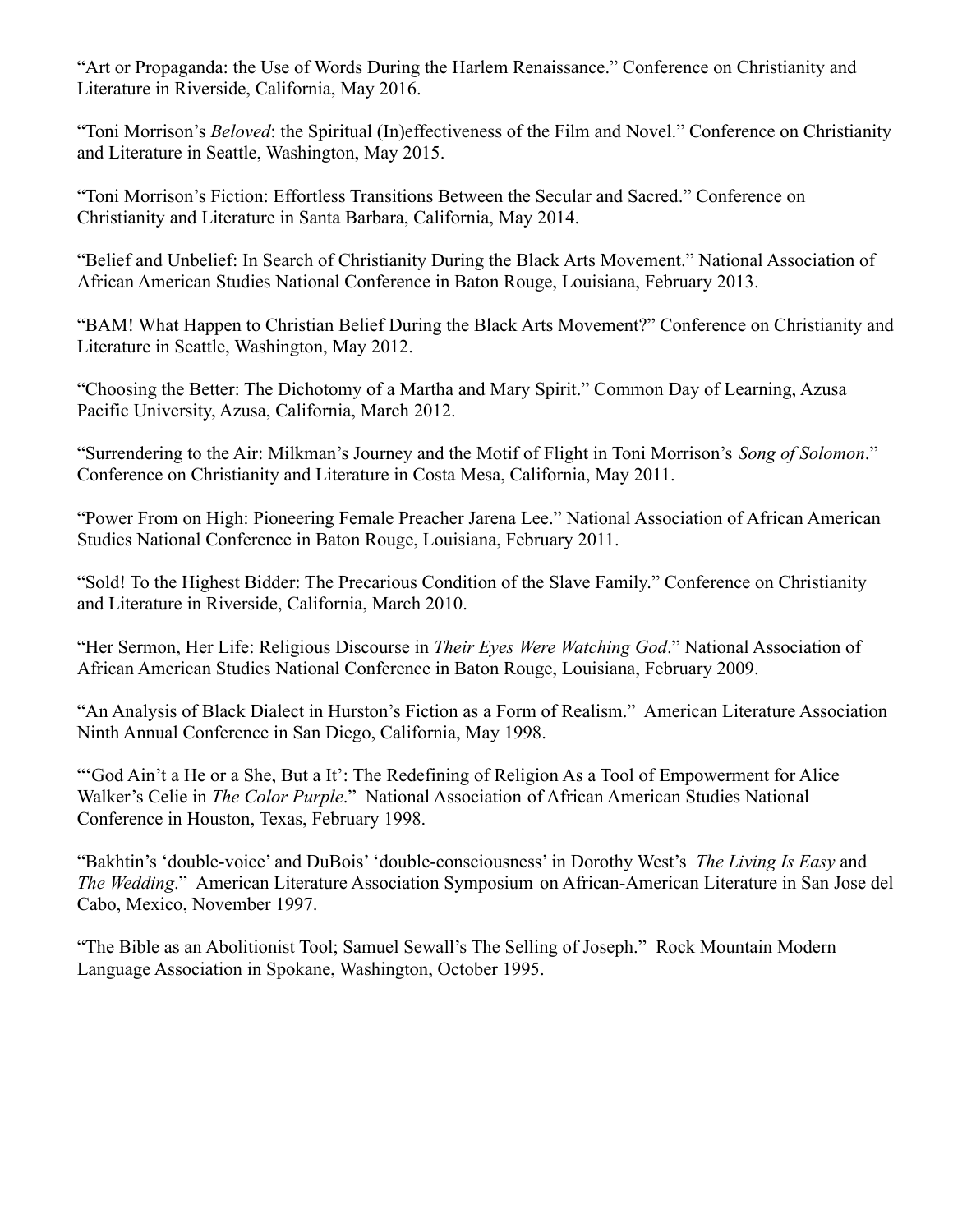## **Professional Contributions and Development**

The Church as Ally: Putting an End to COVID-19 Inequities and Racialized Police Brutality, panelist. Azusa Pacific Seminary, June 2020.

International Conference of Higher Education, panelist for workshop – "Marginalization and Reconciliation." Ghana, Africa, June 2018.

Student Congress on Racial Reconciliation (SCORR), panelist for workshop – "Journey to Sankofa: A Tour of the Jim Crow South into our Present-Day Racial Issues." Biola, February 2018.

The Margaret J. Weber Distinguished Lecture Series: Dr. Cornel West "Justice Matters," Pepperdine Graduate School of Education & Psychology, spring 2017.

Seventh Biennial Conference of the Toni Morrison Society, principal discussant in the roundtable discussion on "*The Black Book* and Documenting Black History in the Age of Digital Media," summer 2016.

Ethnic Studies Summit, Chapman University, spring 2016

Faculty Seminar in the Liberal Arts, faculty participant, summer 2014.

Christians on Diversity in the Academy, faculty participant, spring 2014.

Faculty Seminar in the Liberal Arts, faculty participant, summer 2013.

Faculty Writing Course: Journal Publication (Grad 531). Azusa Pacific University, spring 2013.

Nouns, Verbs and Peanuts: Solving the Mystery of Getting Published, A Seminar on Academic Writing (Union University) faculty participant, September 2012.

Faculty Writers' Retreat (Azusa Pacific University) faculty participant, May 2012.

Council of Independent Colleges and the Gilder Lehrman Institute of American History "Slave Narrative Seminar" (Yale University) faculty participant, June 2009.

#### **Research and Teaching Interests**

African American literature African American experience American Literature **Composition** Harlem Renaissance literature Toni Morrison literary studies Women's studies and literature African-American dialect tradition Slave narratives Religious studies and literature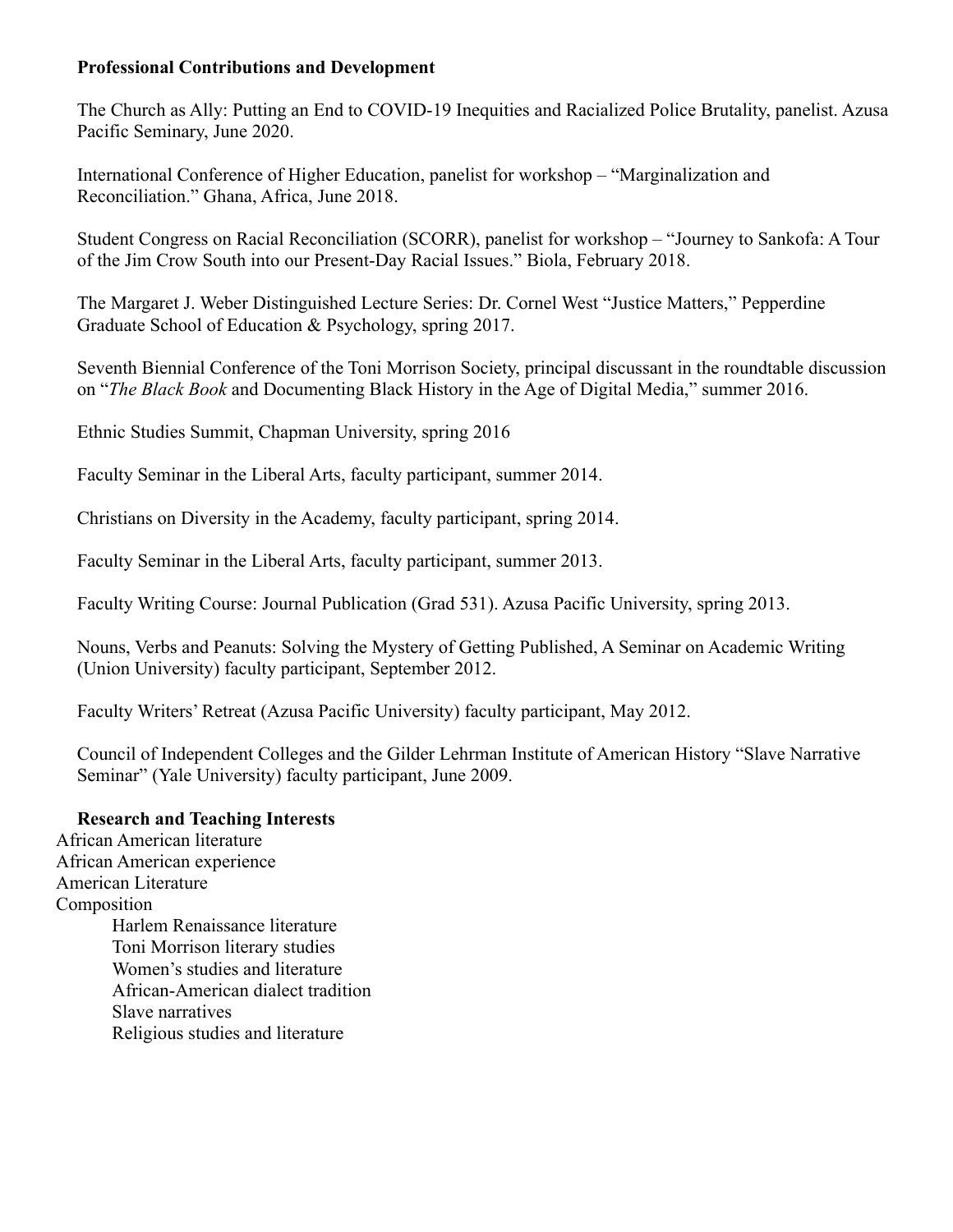#### **Academic Affiliations**

Toni Morrison Society National Association of African American Literature Conference on Christianity in Literature Modern Language Association American Literature Association Sigma Tau Delta International English Honor Society National Association for the Advancement of Color People ESSENCE Program, Board of Directors Rocky Mountain Modern Language Association

## **Academic and Community Service**

Conference Chair, Western Region Conference on Christianity and Literature, March 2020 General Education Assessment Committee, APU, 2018-2019 Lead faculty, Journey to Sankofa Abroad (Ghana), APU, summer 2018 Faculty lecturer, "Come Back to CLAS, Last Lecture," APU, October 2017 Diversity Ambassador facilitator, "Supporting First Generation Students in CLAS," APU, fall 2017 Lead faculty, Journey to Sankofa Civil Rights Tour, APU, summer 2017 Faculty panelist, Diversity Mosaic, Common Day of Learning, APU, March 2017 Faculty panelist, "Look Where He's Brought Us From…" Black Student Assoc., APU, Feb 2017 Faculty facilitator, "Faculty Dialogue Event: Making Space for Civil Conversation Across Difference," APU, January 2017 Group facilitator/mentor for Writing 1 instructors, APU, 2016-Present Faculty facilitator for teaching best practices on "The Cultural Plunge," APU, fall 2016 Faculty panelist, Diversity in Leadership on Campus, Black Student Association, APU, Feb 2016 Regional Representative, Western Region of the Conference on Christianity & Literature, 2015-Present Diversity Ambassador, APU, 2014-Present Primary Coordinator for the English Department's Program Review, APU, 2015-2016 English Department Lead Faculty, APU, 2014-2016 Conference Chair, Western Region Conference on Christianity and Literature, May 2012 Chair of academic assessment for the English department at APU, 2011-Present Advisor for Black Student Association at APU, 2010-2015 Program Review Committee at APU, 2009-2013 Honors Program Task Force at APU, 2011-2012 Interim Director for the Pew College Society at APU, Fall 2011 Interim Advisor for Sigma Tau Delta English Honor Society at APU, Fall 2009 Financial Secretary and Treasurer of the CME Church SCR Ministers' Spouse, 2012-Present Assistant to the Director of the Board of Christian Ed. at Hays Tabernacle Church, 2011-Present Liaison of the Missionary Society at Hays Tabernacle Church, 2011-Present Director of the Board of Christian Ed. at Amos Temple Church, 2004-2011 Liaison of the Missionary Society at Amos Temple Church, 2002-2011 Children's Church teacher at Amos Temple and Hays Tabernacle, 2005-Present Director of the Education Department at Alpha & Omega Church of Jesus Christ, 1995-2002

National Association for the Advancement of Colored People, 2002 -Present